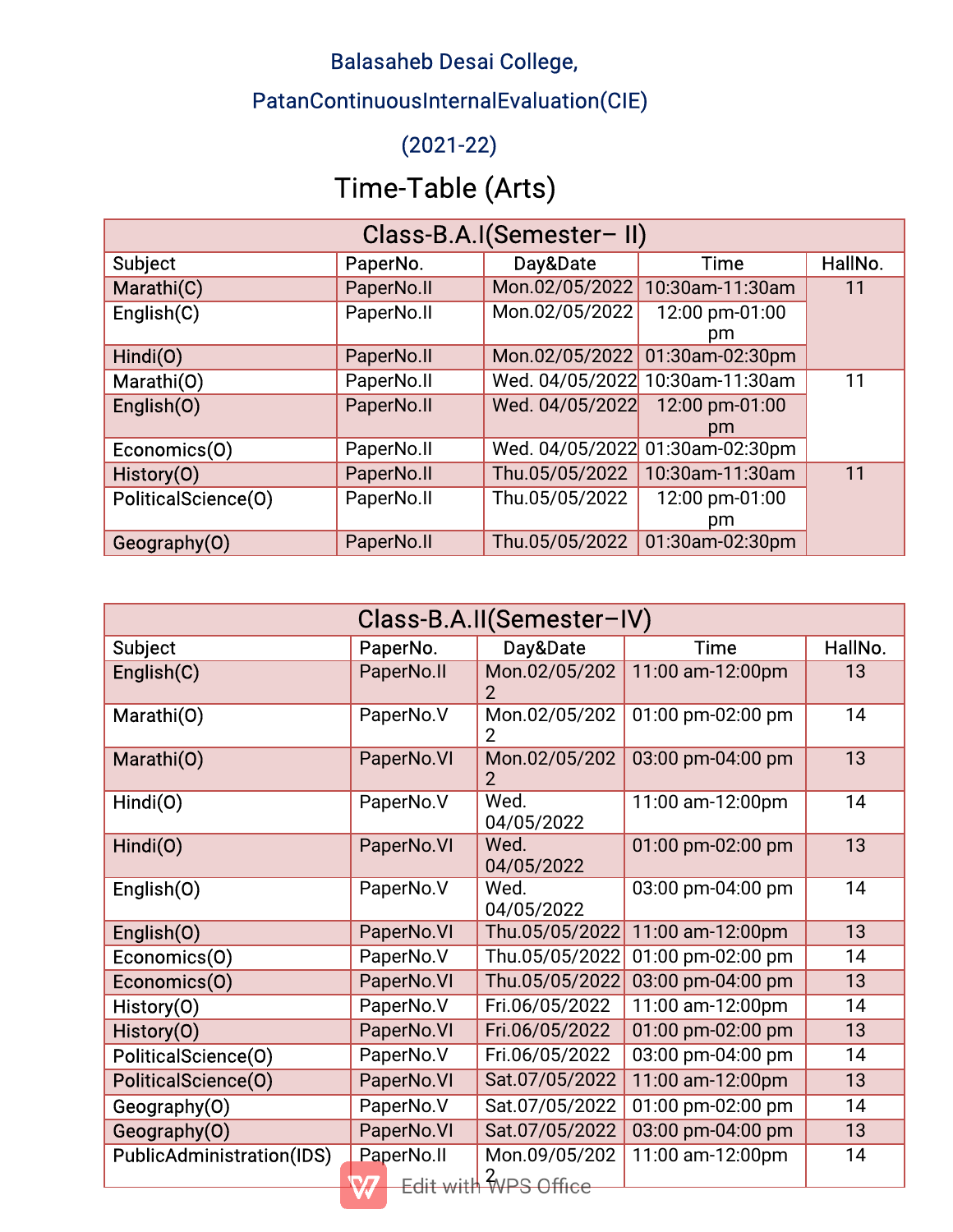| Cooperation(IDS)          | PaperNo.II | Mon.09/05/202 01:00 pm-02:00 pm | 13 |
|---------------------------|------------|---------------------------------|----|
| TourismGeography(IDS)     | PaperNo.II | Mon.09/05/202 03:00 pm-04:00 pm | 14 |
| <b>EnvironmentStudies</b> | PaperNo.II | Tue.10/05/2022 11:00am-12:00pm  | 13 |